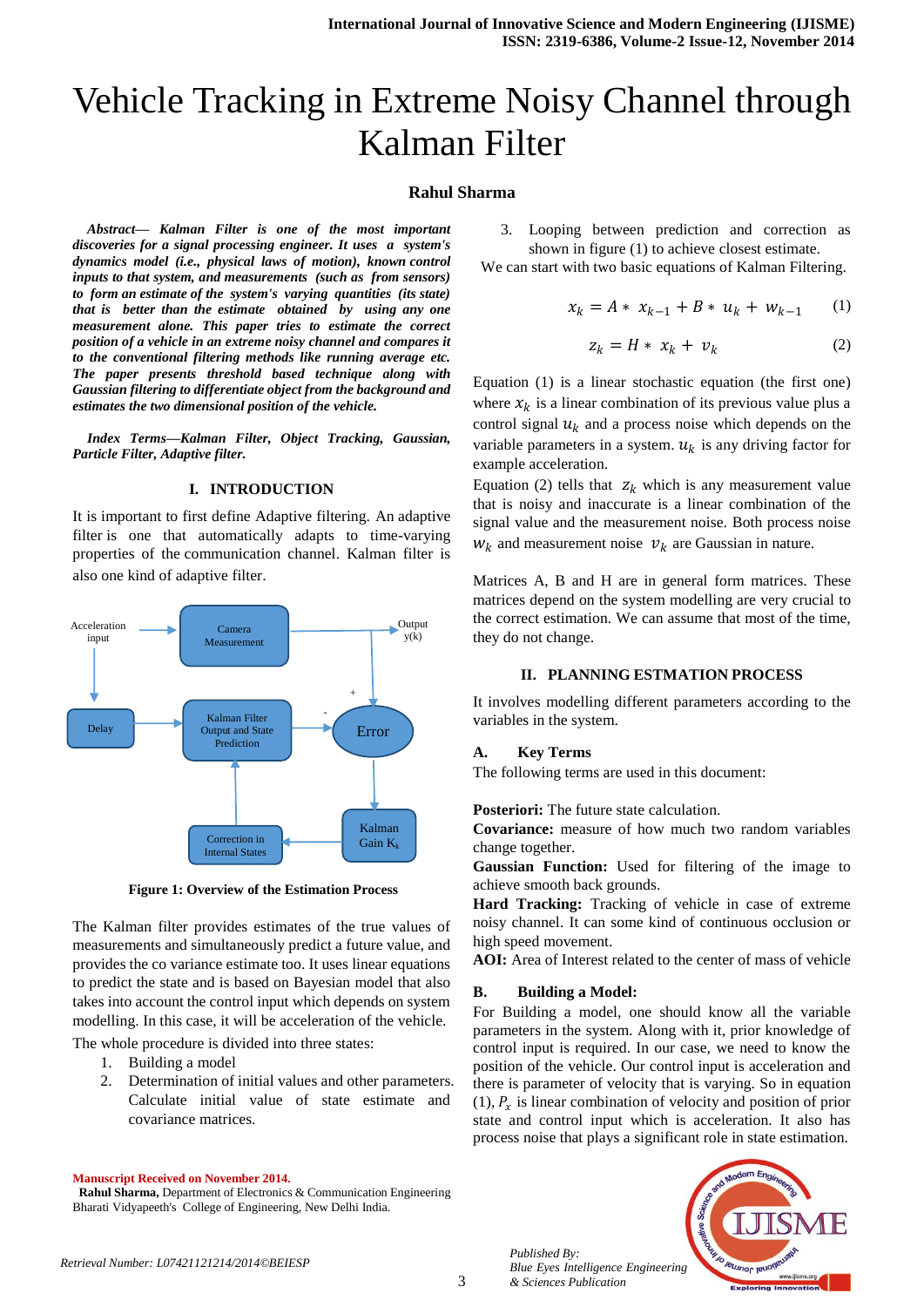## **Vehicle Tracking in Extreme Noisy Channel Through Kalman Filter**

For this paper, we are considering noise as Gaussian. For complete system modelling, we need to know the matrices A, B and process noise. Let us try to compute them in vehicular movement scenario. Our aim is to compute the 2-D position for vehicle but we will evaluate matrices for 1-D too.

The state variable which are important in this model are velocity and position.

## (1) **Matrices in 1-D vehicle movement**:

$$
A = \begin{bmatrix} 1 & t \\ 0 & 1 \end{bmatrix} \tag{M1}
$$

$$
B = \binom{t^2/2}{t} \tag{M2}
$$

A and B matrices can be easily computed by law of motion equations. As per equation (1), x is state estimation of position and velocity.

$$
x = \begin{pmatrix} P_x \\ V_x \end{pmatrix} \tag{M3}
$$

Where,  $P_x$  is position in x-axis and  $V_x$  is velocity in x-axis. The velocity and position of the vehicle are given equations (3) and (4) which helps in calculating value of A and B

$$
P_t = P_{t-1} + V_{t-1} + \frac{1}{2} * u_t * t^2 \tag{3}
$$

$$
V_t = V_{t-1} + a_x * t \tag{4}
$$

Relating equation (3) and (4) gives value of A and B matrices. Similarly, for measurement prediction matrix C, equation (2) can be used.

$$
H = \begin{bmatrix} 1 & 0 \end{bmatrix} \tag{M4}
$$

H matrix only provides the position measurement and not the velocity. Hence the other term is zero in the above matrices.

The processing error  $W_k$  in equation (1) is given by covariance of position and velocity of the vehicle.

$$
w_k = \begin{bmatrix} \sigma_p^2 & \sigma_p \sigma_v \\ \sigma_p \sigma_v & \sigma_v^2 \end{bmatrix}
$$
 (M5)

Covariance matrix is just a relationship between position and velocity and can be solved by taking time variable parts of equation (3) and (4).

$$
w_k = \begin{bmatrix} t^4/4 & t^3/2 \\ t^3/2 & t^2 \end{bmatrix}
$$
 (M6)

## (2) **Matrices in 2-D vehicle movement**:

The matrices calculated by using equation  $(1) - (4)$  are given below. In this case we will estimate x- axis as well as y-axis of the position of the vehicle.

$$
\mathbf{x} = \begin{bmatrix} P_x \\ V_x \\ P_y \\ V_y \end{bmatrix} \tag{M3}
$$

$$
A = \begin{bmatrix} 1 & 0 & t & 0 \\ 0 & 1 & 0 & t \\ 0 & 0 & 1 & 0 \\ 0 & 0 & 0 & 1 \end{bmatrix}
$$
 (M7)

$$
B = \begin{bmatrix} t^2/2 \\ t^2/2 \\ t \\ t \end{bmatrix}
$$
 (M8)

$$
H = \begin{bmatrix} 1 & 0 & 0 & 0 \\ 0 & 1 & 0 & 0 \end{bmatrix}
$$
 (M9)

Where,  $P_x$  is position in x-axis and  $V_x$  is velocity in x-axis and  $P_y$  is position in y-axis and  $V_y$  is velocity in y-axis.

#### **C. Prediction and Correction**



**Figure 2: Prediction Correction Model**

The prediction and correction cycle for vehicle location can be divided into time update and measurement update.

## *1. Time Update:*

In time update state, we will be predicting position and covariance which will further be used in measurement stage. We will predict the covariance according to the following equation

$$
P_K = A * P_{K-1} * A^T + Q \tag{5}
$$

Where,  $Q = E_x$  is taken and we are supposing it as same as process noise.

#### *2. Measurement Update:*

*Published By:*

*& Sciences Publication* 

Measurements are being done by a camera on road and represented by  $z_k$ . Considering equation (2)  $z_k$  has measurement noise so kalman gain factor  $K_k$  is used to reach the minimum error position state estimation.

$$
x_K = x_{K-1} + K_k * (z_k - H * x_{k-1})
$$
 (6)

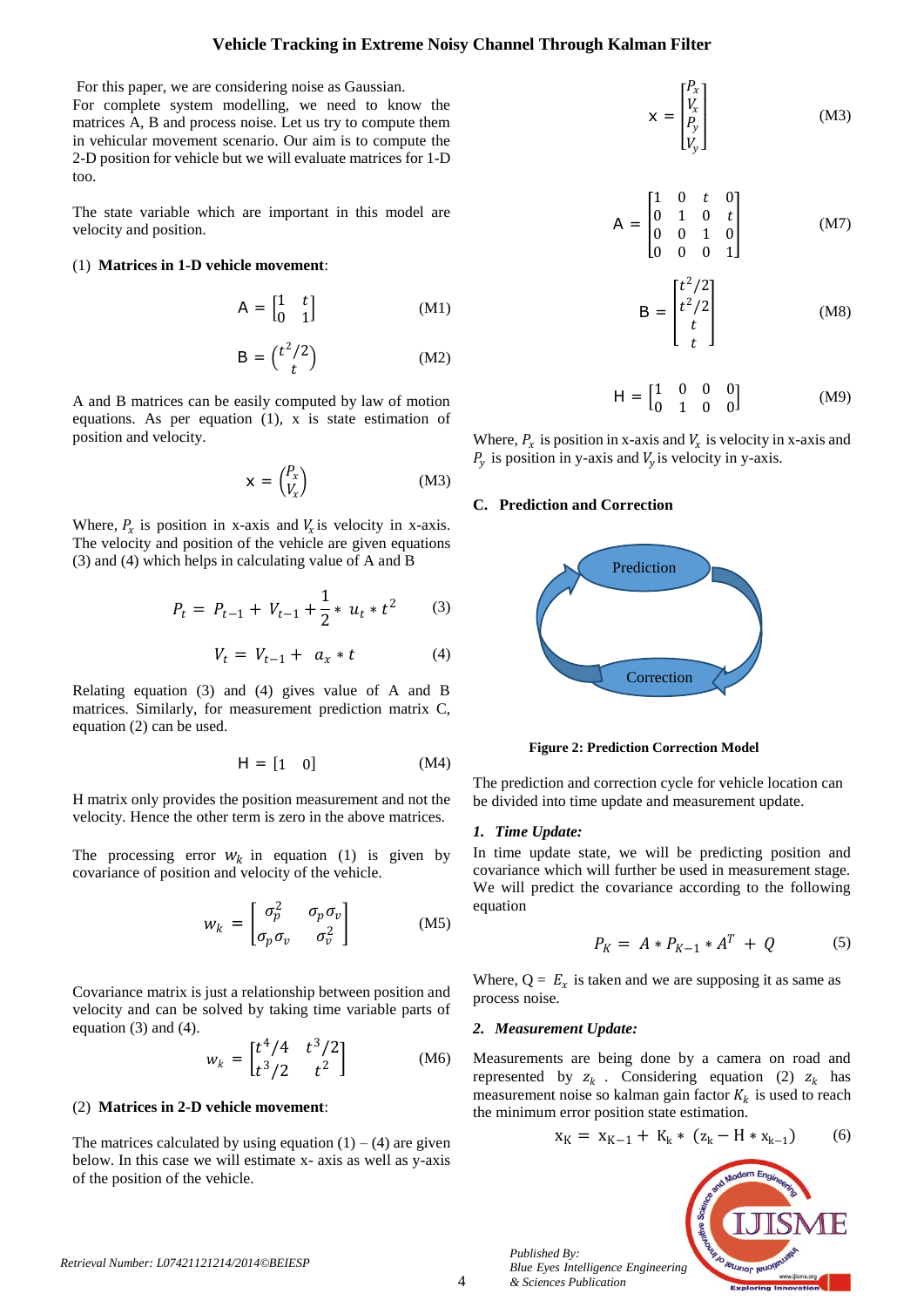And  $K_k$  is given by following equation:

$$
K_k = P_k * H^T * (H * P_k * H^T + R)
$$
 (7)

# **D. Iterations:**

There is a continuous feedback process where estimations are done and passed to correction stage where kalman gain is calculated which is further used to correctly estimate vehicle's position.



**Figure 3: Iterative process of prediction and correction**

# **III. MATLAB SIMULATIONS**

The frames from the street cameras are taken and processed for back ground image that does not include car in the frames. Instead of real camera frames, we have considered frames from a famous game of the 90's Road Fighter. A mix of Gaussian filtering and binary threshold detection is followed to measure position of the vehicle.

Figure (4) describes the whole process of converging to area of interest in the image i.e. vehicle's center of mass. The road camera will collect 1000 images without any vehicle to differentiate background from vehicle. 1000 images are taken to average out the back ground as back ground will remain same for most of the time and there can surely be some noise that can affect the final results.

Figure (5) is the result of averaging 1000 image frames and converting to double format for processing in Mat lab.



**Figure 4: Image processing Technique**

Gaussian filter is convolved with the background subtracted image. Gaussian filter has H-size of 20 and sigma of 10.



**Figure 5: Subtracted raw image of Vehicle**

Figure (5) also shows the subtracted view of the vehicle on the road. All the back ground has turned yellow but there are still irregularities which can be removed by simple Gaussian filtering. The vehicle can be seen in green color.



**Figure 6: Gaussian Filter used**

Figure (6) shows the properties of the Gaussian filter used to remove the irregularities in the image. If we see Figure 7(a), it clearly shows that Gaussian filter has removed all the white noise from the image. To refine it more, we can put a threshold and filter all the values that are there above that threshold value. In figure 7(b), it can be seen that most points of interest have a value higher than 4000.



# **Figure 7: (a) Gaussian Filter smoothening (b) Calculate Histogram threshold (c) Applying Histogram threshold**

The dot in figure 7(c) shows the center of mass of the vehicle and it is input to kalman filter prediction stage. Value of  $E_x$  is kept high to simulate extreme noise scenario. Let us first see the actual trajectory of vehicle movement given to its changing velocity.